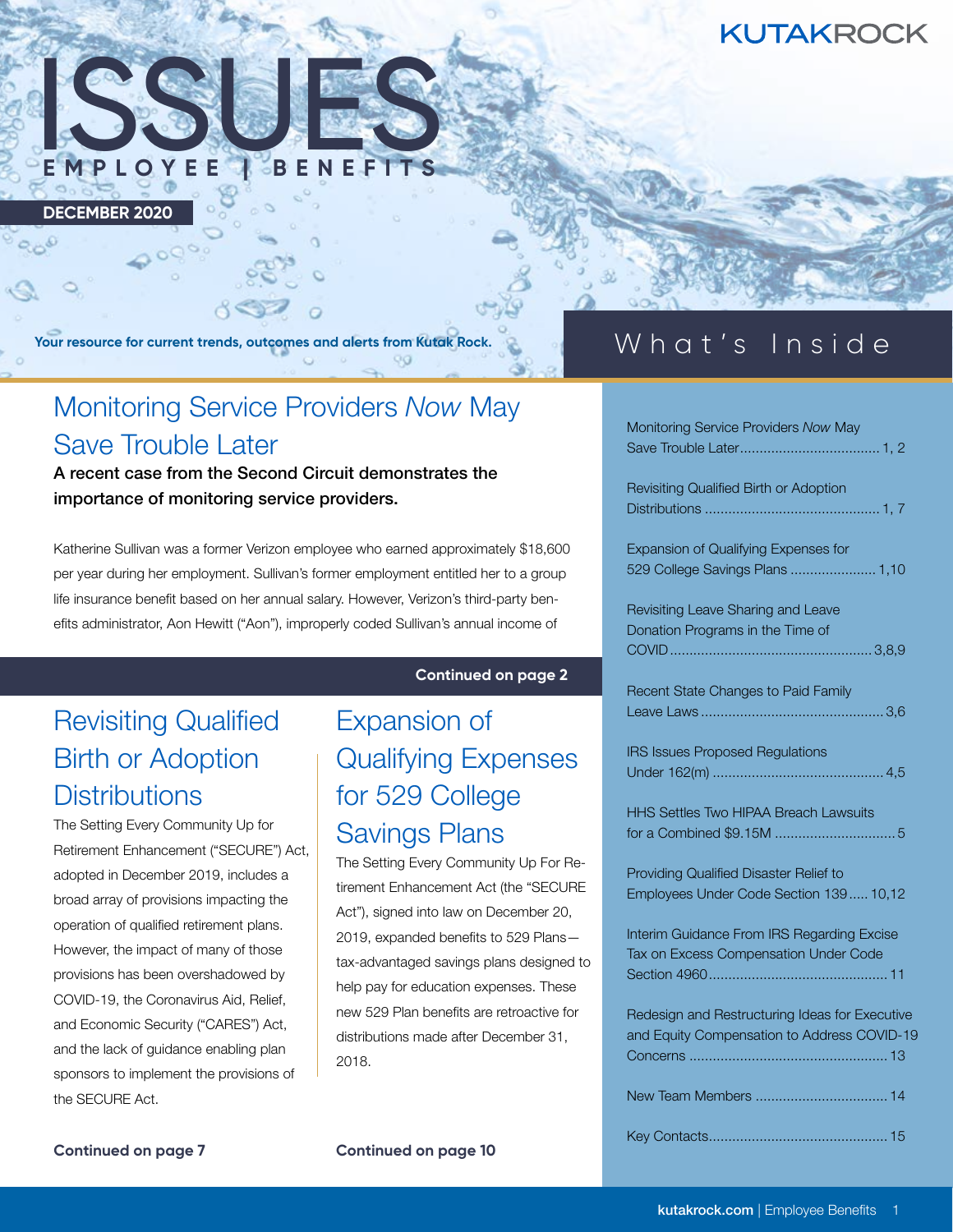### **Monitoring Service Providers** *Now* **May Save Trouble Later from page 1**

\$18,600 as her weekly salary. This coding error caused Aon to repeatedly (but incorrectly) represent to Sullivan that she was eligible for a life insurance policy that provided up to \$679,700 in life insurance coverage. Sullivan received a number of mailings from Aon representing this benefit. Sullivan also called the Verizon Benefits Center, where Aon representatives again confirmed the coverage amounts.

However, when Sullivan died, her daughter, Kristine Sullivan-Mestecky, received only \$11,400 as the beneficiary of her mother's policy. Sullivan-Mestecky disputed the payment amount, but Verizon informed her that there had been an error in calculating the value of her mother's life insurance policy. Sullivan-Mestecky filed suit, alleging Verizon breached its fiduciary duties. The district court dismissed her claims, and Sullivan-Mestecky appealed.

The Second Circuit held that Verizon failed to act with the "care, skill, prudence, and diligence" required from ERISA fiduciaries. As plan sponsor, Verizon was bound by its fiduciary duty to properly

administer the plan and was ultimately responsible for assessing Sullivan's eligibility and enrollment. Aon was grossly negligent when it made repeated oral and written misrepresentations to Sullivan as to her benefits under the plan, but Verizon arranged for Aon to communicate with participants like Sullivan on its behalf. Therefore, Verizon could not "hide behind [Aon's] actions to evade liability for the fiduciary breach that occurred." Even though Aon was acting as a ministerial agent, the court imputed Aon's gross negligence to Verizon. The court also held that Verizon's fiduciary breach justified equitable and monetary relief.

This ruling provides a reminder that plan sponsors should monitor and review the work performed by their service providers as part of their fiduciary duties to plan participants, as the plan sponsor is ultimately responsible for the proper administration of its plan.

*Sullivan-Mestecky v. Verizon Communications, Inc*., No. 18-1591 (2d Cir. 2020)

## Revisiting Leave Sharing and Leave Donation Programs in the Time of COVID

At some point this year, many employers found themselves deciding whether to furlough large swaths of employees. That decision often involved discussing ways the company could continue to provide support to employees while they were furloughed. Two methods of support we found ourselves frequently discussing with clients were leave-sharing and leave-donation programs. Leave-sharing programs allow employees to donate accrued paid time off to a pool that can be used by employees who have no available leave. Leave-donation programs allow employees to forgo accrued paid time off in exchange for cash payments that their employers make to charitable organizations.

From a tax perspective, the general rule is that leave donated to either type of program is taxable to the donor (i.e., included in the employee's Form W 2 wages). However, the Internal Revenue Service ("IRS") recognizes three important exceptions to this default tax

treatment. These exceptions apply to leave-sharing programs for "medical emergencies" and "major disasters" and to leave-donation programs when the IRS recognizes a temporary moratorium on the taxation of donations. Each type of program has different requirements that, if followed, take the tax burden off the leave donors.

#### Leave Sharing: What Is a "Medical Emergency"?

In a Private Letter Ruling from 1990, the employer's leave-sharing program defined a "medical emergency" as a medical condition of the employee or the employee's family member that will require the employee's prolonged absence from work. As a result of that prolonged absence and the employee's exhaustion of all available paid leave (other than through the leave-sharing program), the employee will experience a substantial loss of income. This definition has since consistently been adopted by employers offering medical emergency leave-sharing programs.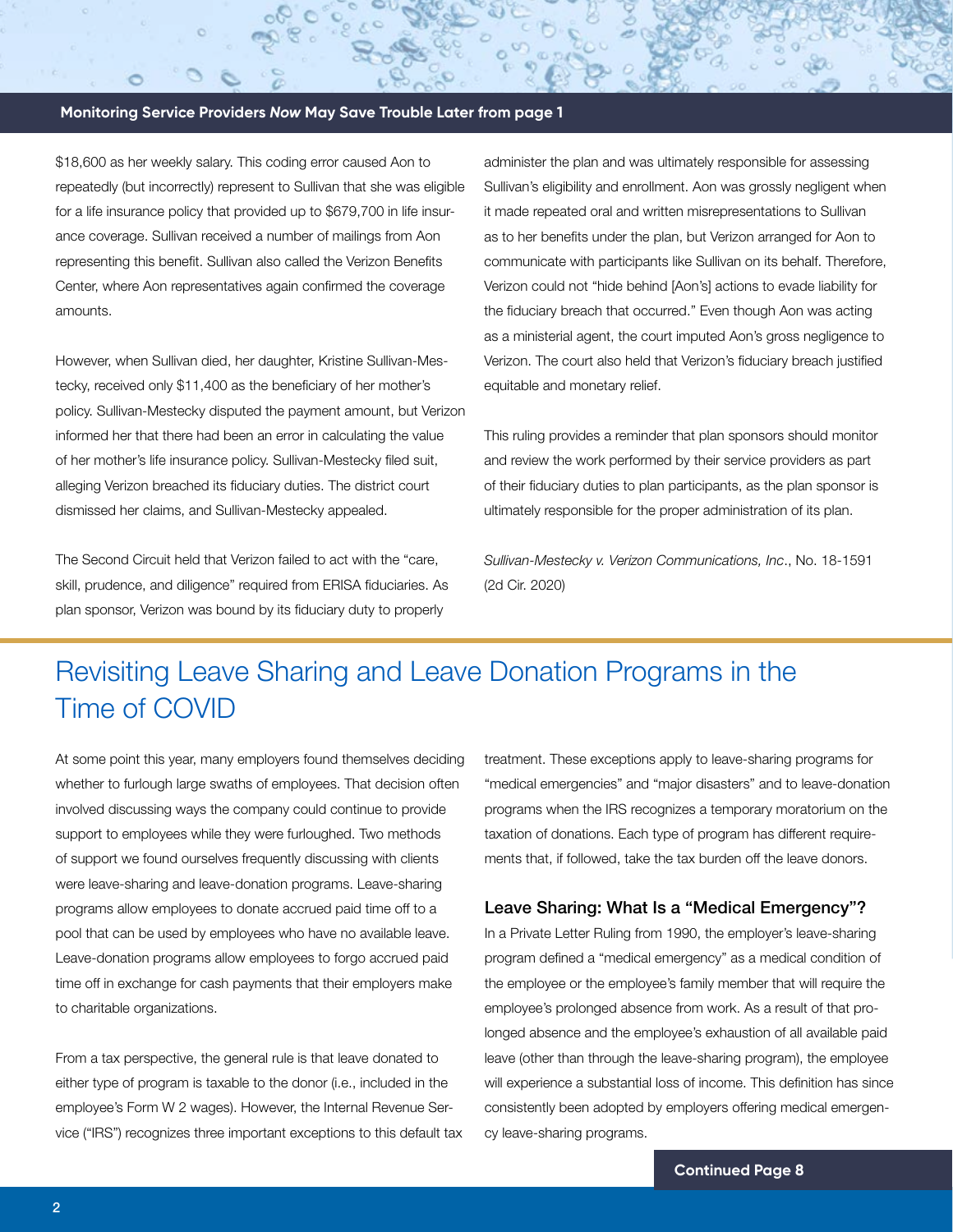## Recent State Changes to Paid Family Leave Laws

This article provides a high-level summary of the key changes to paid leave laws recently enacted in Colorado and California.

### Colorado

On November 3, 2020, Colorado voters passed Proposition 118, which creates a paid leave insurance program similar to those that already exist in several other states. Beginning January 1, 2024, an employee may receive partial wage-replacement benefits for up to 12 weeks of paid leave from their employer for several reasons, including their own serious health condition, though the leave can be extended to 16 weeks if the serious health condition is related to complications of pregnancy or childbirth. The measure also implements legal protections for employees who take leave under the program.

An employee is eligible for leave if they earned at least \$2,500 in wages on which premiums are paid during their "base period" (i.e., the first four of the last five completed calendar quarters immediately preceding the first day of the individual's benefit year). Self-employed workers and government employees may also opt in for protection under the program. Eligible reasons for leave include childbirth, medical treatment for a serious health condition, providing care for a family member with a serious health condition, qualified military leave and "safe leave" needed to address issues involving domestic violence, stalking or sexual assault and abuse.

To qualify for leave, individuals must submit some form of documentation evidencing the need for leave. Further guidance on this is expected as the measure creates a new division within the Colorado Department of Labor and Employment (the Division of Family and Medical Leave Insurance) to administer the program and establish the supporting documentation needed to obtain benefits.Benefit amounts are tied to the state average weekly wage. Employees taking leave under the program may receive 90% of their average

weekly wages for the portion of wages that is less than or equal to 50% of the state average weekly wage, and 50% of the portion of their wages that exceeds 50% of the state average weekly wage. The maximum weekly benefit for 2024 will be capped at \$1,100.

The insurance program will be funded in 2023 and 2024 by a payroll tax equivalent to 0.9% of a worker's wages, equally split between the employer and the employee, though employers can choose to pay a larger percentage of the cost. Businesses with nine or fewer employees are exempt from paying the premiums, but employees can still choose to pay their half of the premium to receive coverage. For 2023, the maximum annual premium is estimated to be \$1,455, because premiums can be assessed on wages only up to \$161,700 per person. Premiums will be adjusted for 2025 so that the total collected premium equals 135% of the previous year's claims and 100% of the costs of administering the program, but are statutorily capped at 1.2% of employees' wages.

### California

California Governor Gavin Newsom recently signed into law an amendment that significantly broadens the California Family Rights Act (the "CFRA"). Although California already had a paid leave insurance program similar to Colorado's (described above), this law expands the bases on which employees can receive paid leave. Starting January 1, 2021, the CFRA will apply to employers with as few as five employees and provide employees with job-protected leave to care for grandparents, grandchildren and siblings with serious health conditions. Other changes to the CFRA by this amendment include:

• Extending coverage from employers with 50 or more employees within a 75-mile radius to those with five or more employ-

**Continued on page 6**

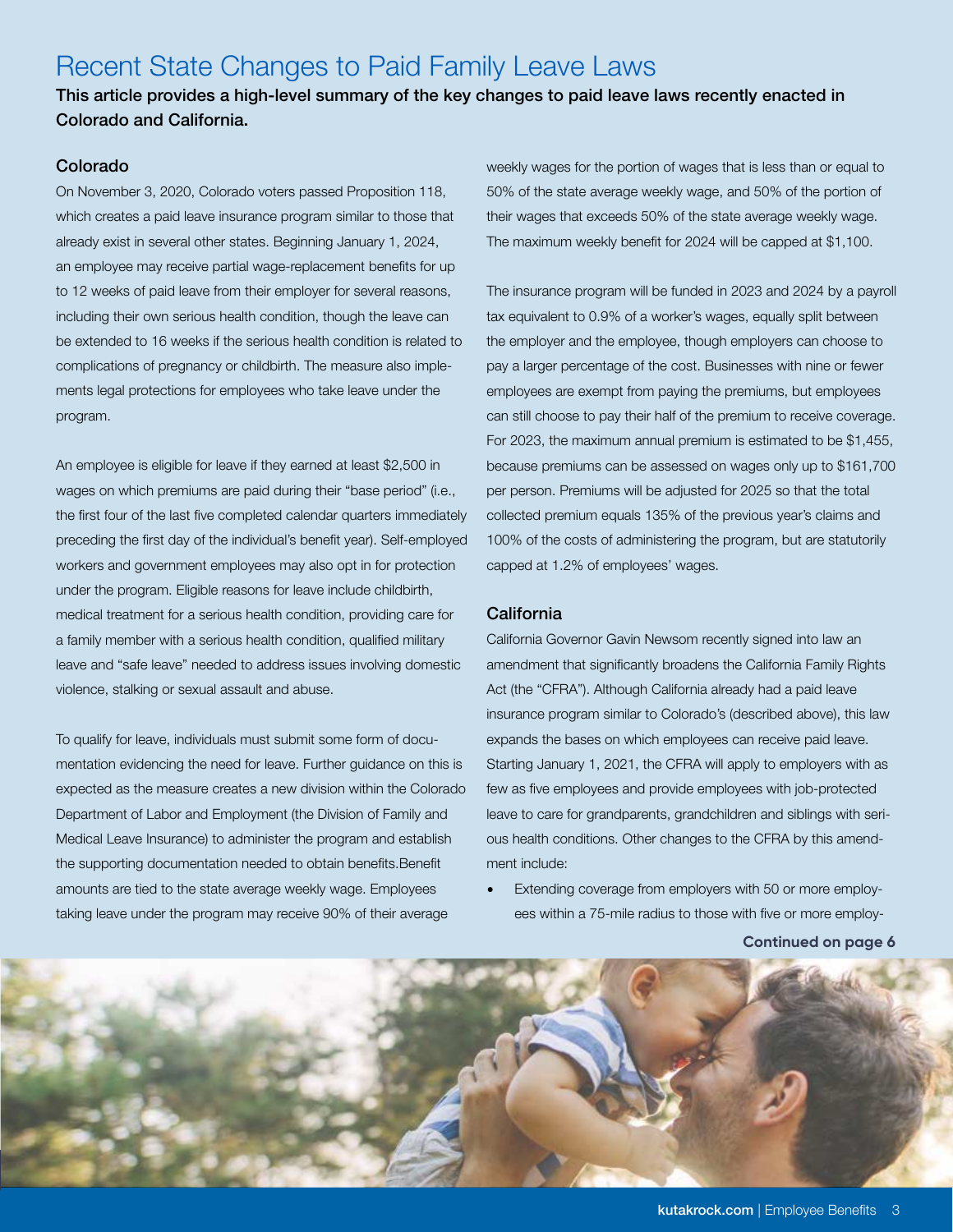## IRS Issues Proposed Regulations Under 162(m)

Internal Revenue Code (the "Code") Section 162(m) disallows a tax deduction by a publicly held corporation for compensation paid to covered employees that exceeds \$1 million per tax year. The Tax Cuts and Jobs Act of 2017 (the "TCJA") amended Code Section 162(m) to remove an exception for performance-based compensation from the non-deductibility limit and to expand the entities subject to Code Section 162(m). In 2018, the IRS provided initial guidance through Notice 2018-68 regarding the TCJA's changes to covered employees and the application of the grandfather rule. On December 16, 2019, the IRS published proposed regulations incorporating much of Notice 2018-68 and clarifying key terms, including what constitutes a publicly held corporation, who is considered a covered employee, what compensation is subject to Code Section 162(m), and the operation of the grandfather rule.

### Publicly Held Corporation

A publicly held corporation subject to Code Section 162(m) is any corporation that, as of the last day of its tax year, is an issuer of a class of securities (debt or equity) that either is required to be registered under Section 12 of the Securities Exchange Act of 1934 (the "Exchange Act") or is required to file reports under Section 15(d)

 *The Tax Cuts and Jobs Act of 2017 (the "TCJA") amended Code Section 162(m) to remove an exception for performance-based compensation from the non-deductibility limit and to expand the entities subject to Code Section 162(m).*

of the Exchange Act. The proposed regulations clarify that various types of entities that were exempt from Code Section 162(m) prior to the TCJA may now be considered publicly held corporations. These include privately held C corporations, S corporations, foreign private issuers, publicly traded partnerships, disregarded entities, and affiliated groups.

### Covered Employee

A covered employee subject to Code Section 162(m) includes a publicly held corporation's principal executive officer, principal financial officer, and the next three highest-paid employees holding office on the last day of the corporation's tax year. The proposed regulations provide guidance for determining a publicly held corporation's covered employees, including the following:

- Only executive officers (as defined by the Exchange Act) qualify as covered employees.
- If a publicly held corporation's tax year differs from its fiscal year, the three highest-paid employees are determined by applying the executive compensation disclosure rules under the Exchange Act as if the tax year is the fiscal year.
- A covered employee in any tax year beginning after December 31, 2016 who separates from service remains a covered employee for any post-separation compensation received from that corporation in all subsequent tax years.
- A covered employee of a predecessor of a publicly held corporation in any tax year beginning after December 31, 2016 remains a covered employee in all subsequent tax years.

### Compensation

The proposed regulations expand the types of compensation subject to Code Section 162(m). Compensation now also includes payments made to a beneficiary following the covered employee's death and compensation paid to a covered employee for services performed in a capacity other than as an executive officer (e.g., as a board member or independent contractor).

The proposed regulations also depart from the IRS's prior private letter rulings regarding compensation paid by a partnership to covered employees of a corporate owner. Where a publicly held corporation owns an interest in a partnership, any compensation the partnership pays to the publicly held corporation's covered employees is subject to Code Section 162(m), but only to the extent the corporation is allocated a share of the deductible compensation based on its ownership in the partnership.

### Grandfather Rule

The grandfather rule provides that certain compensation paid pursuant to a written, binding contract in effect on November 2, 2017 is grandfathered from amended Code Section 162(m), provided that the contract is not materially modified on or after that date. Grandfathered compensation remains subject to Code Section 162(m) as in effect prior to the TCJA, including the exclusion for perfor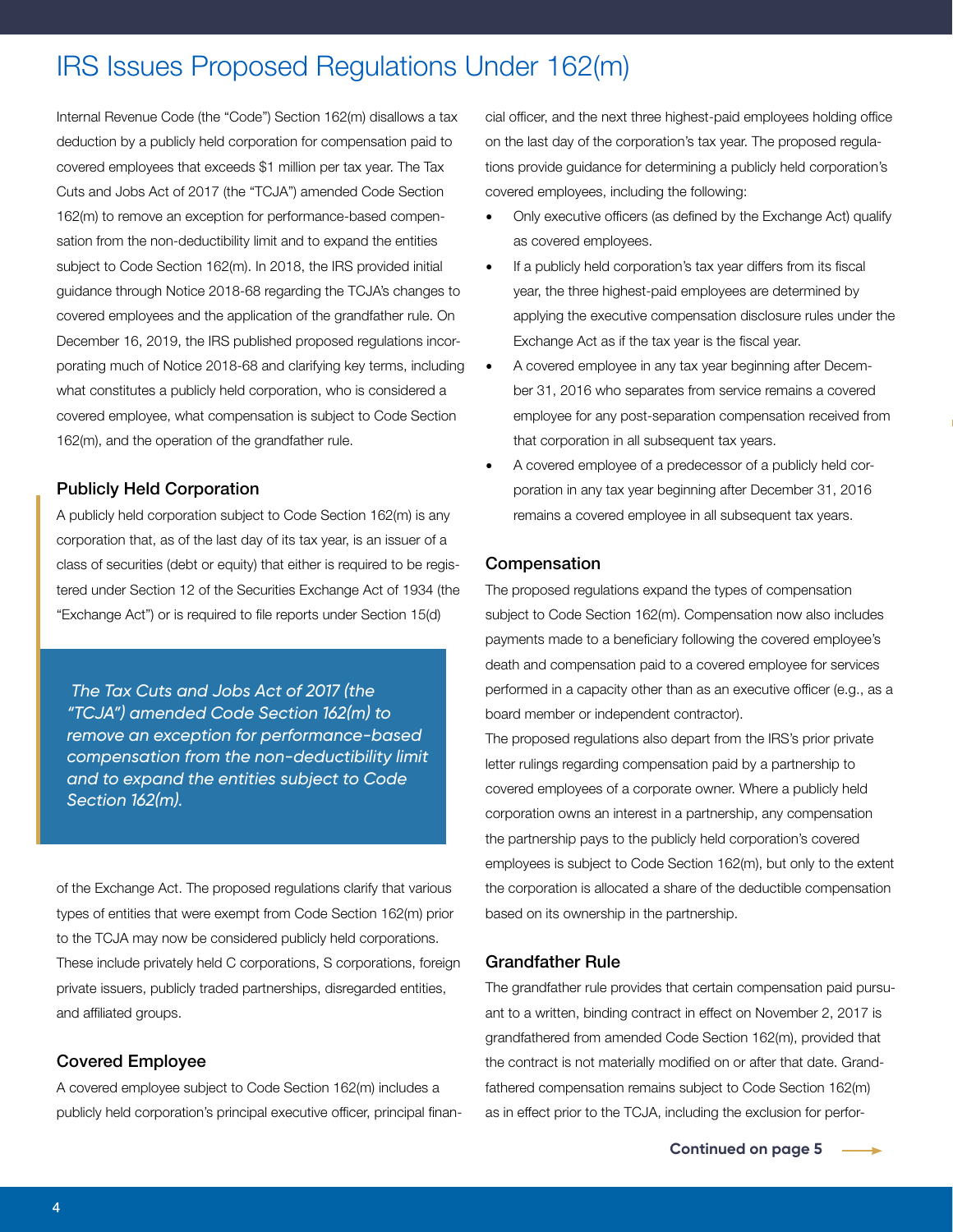$\sigma$ 

mance-based compensation. The proposed regulations describe the impact of certain situations on the grandfather rule, including the following:

- Severance. If a written, binding contract in effect on November 2, 2017 provides for severance, only the compensation that the employer would be obligated to pay under the contract if employment was terminated on November 2, 2017 may be grandfathered.
- Clawback. If a written, binding contract in effect on November 2, 2017 requires or permits an employer to claw back compensation upon a future event that is objectively outside of the employer's control, the clawback provision will not cause a loss of grandfathering.
- Cost of Living Adjustment. If a written, binding contract in effect

on November 2, 2017 is modified to increase compensation by more than a reasonable cost of living adjustment, then all compensation paid under the contract after the modification will lose grandfathered status.

- Earnings. If a written, binding contract in effect on November 2, 2017 is amended to defer the payment of compensation, any increase in the payment amount will not cause a loss of grandfathering as long as the additional amount reflects only a reasonable rate of interest or the rate of return on a predetermined actual investment.
- Accelerated Vesting. If a written, binding contract in effect on November 2, 2017 is subject to a vesting provision, the employer's acceleration of such vesting will not cause a loss of grandfathering.

## HHS Settles Two HIPAA Breach Lawsuits for a Combined \$9.15M

Premera Blue Cross ("Premera") has agreed to pay a \$6,850,000 fine to the U.S. Department of Health and Human Services' Office for Civil Rights ("OCR") for HIPAA violations. Community Health Systems Professional Services Corporation n/k/a CHSPSC, LLC ("CHSPSC") has agreed to pay OCR \$2,300,000. Both companies also agreed to implement a corrective action plan. The fines stem from data security incidents in 2014 that exposed the protected health information ("PHI") of over 16 million people (combined).

Premera's fine is the second-largest payment to resolve a HIPAA violation in OCR history. The largest OCR fine (\$16,000,000) was paid by Anthem in 2015 for a security breach that exposed the PHI of 79 million consumers.

The cases share many similarities. First, Premera and CHSPSC were both successfully targeted by hackers. In Premera's case, hackers used a phishing email to install malware that gave them access to Premera's IT system. In CHSPSC's case, hackers used compromised administrative credentials to remotely access CHSPSC's information system through its virtual private network.

Second, both companies were also warned in advance of system vulnerabilities and alerted to the threats to their systems—Premera by its own auditors and CHSPSC by the FBI. However, neither company took adequate corrective action to fix the identified vulnerabilities. The compromised PHI included names, addresses, birthdates, Social Security numbers, and, in some cases, telephone numbers or the names of employers.

Third, OCR found that both companies exhibited long-standing, systemic noncompliance with the HIPAA Security Rule, including failure to conduct a risk analysis and failures to implement information system activity review, security incident procedures, access controls, risk management, and audit controls.

Finally, both companies were separately sued in class-action lawsuits stemming from their security breaches. Premera settled its lawsuit for \$74,000,000; CHSPSC settled its lawsuit for \$3,100,000.

These settlements highlight the importance of employers reviewing and updating their HIPAA privacy and security procedures and protocols.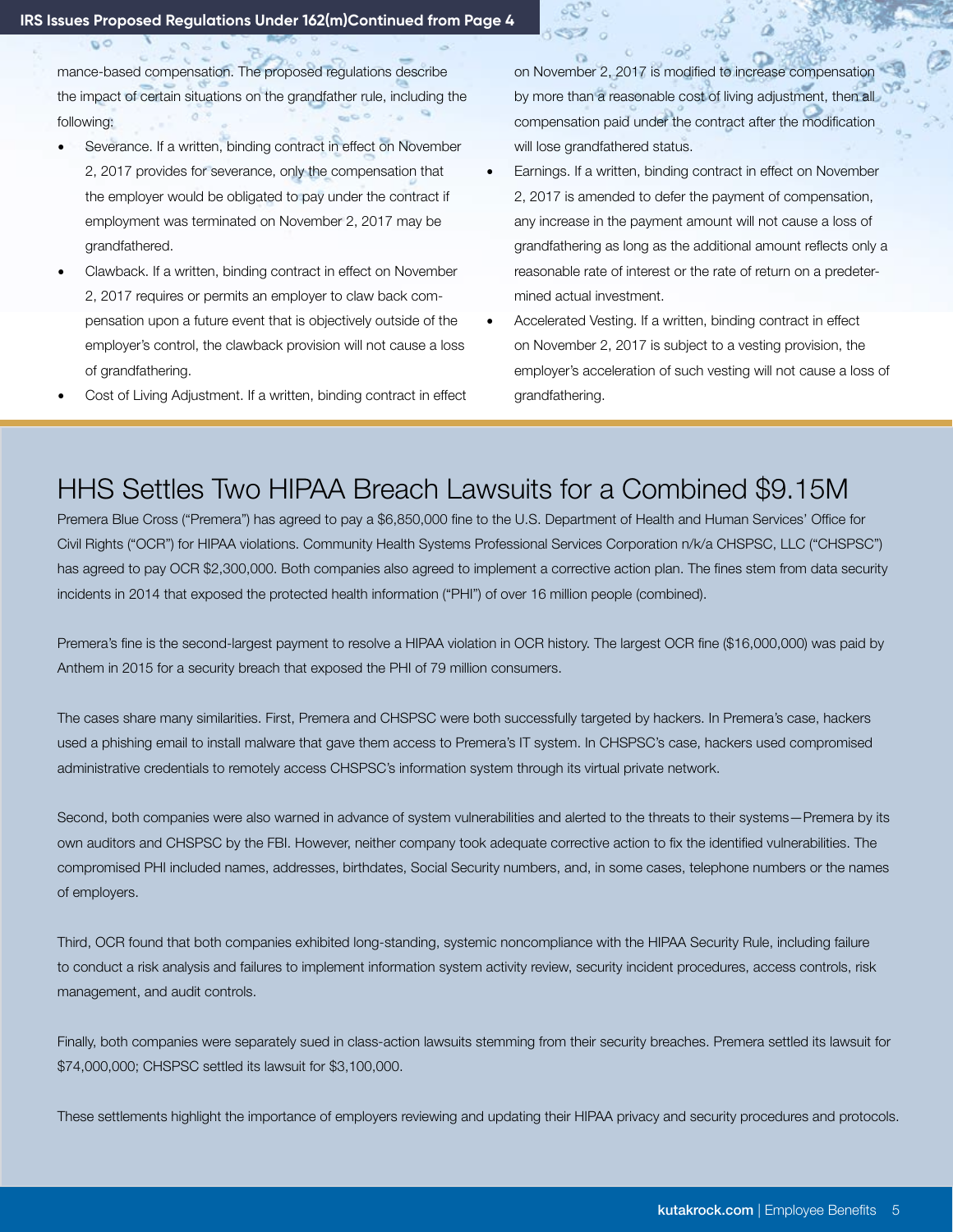

ees (and not requiring that those employees work within any given distance or area).

- Expanding the qualifying uses of leave to include leave to care for a grandparent, grandchild or sibling with a serious health condition. The definition of "child" now includes adult children and the children of domestic partners.
- If both parents work for the same employer, requiring the employer to give each parent 12 workweeks of unpaid leave to bond with their child, rather than limiting them to a combined total of 12 workweeks of leave to bond with their child.
- Requiring employers to provide up to 12 workweeks of leave due to a qualifying exigency arising because a spouse, domestic partner, child or parent is on active duty in the Armed Forces of the United States. This change brings the CFRA in step with the FMLA, although the FMLA does not cover domestic partners.

### Recommendations

Employers in California and Colorado will need to review and update their current leave procedures. This may include drafting leave policies, revising employee handbooks, updating employee disclosures, and implementing procedures to track and administer employee leave. If you have any questions about the family leave laws described above and their application to your business, please contact a member of the Kutak Rock Employee Benefits Practice Group.

*On November 3, 2020, Colorado voters passed Proposition 118, which creates a paid leave insurance program similar to those that already exist in several other states.* 

*California Governor Gavin Newsom recently signed into law an amendment that significantly broadens the California Family Rights Act (the "CFRA").*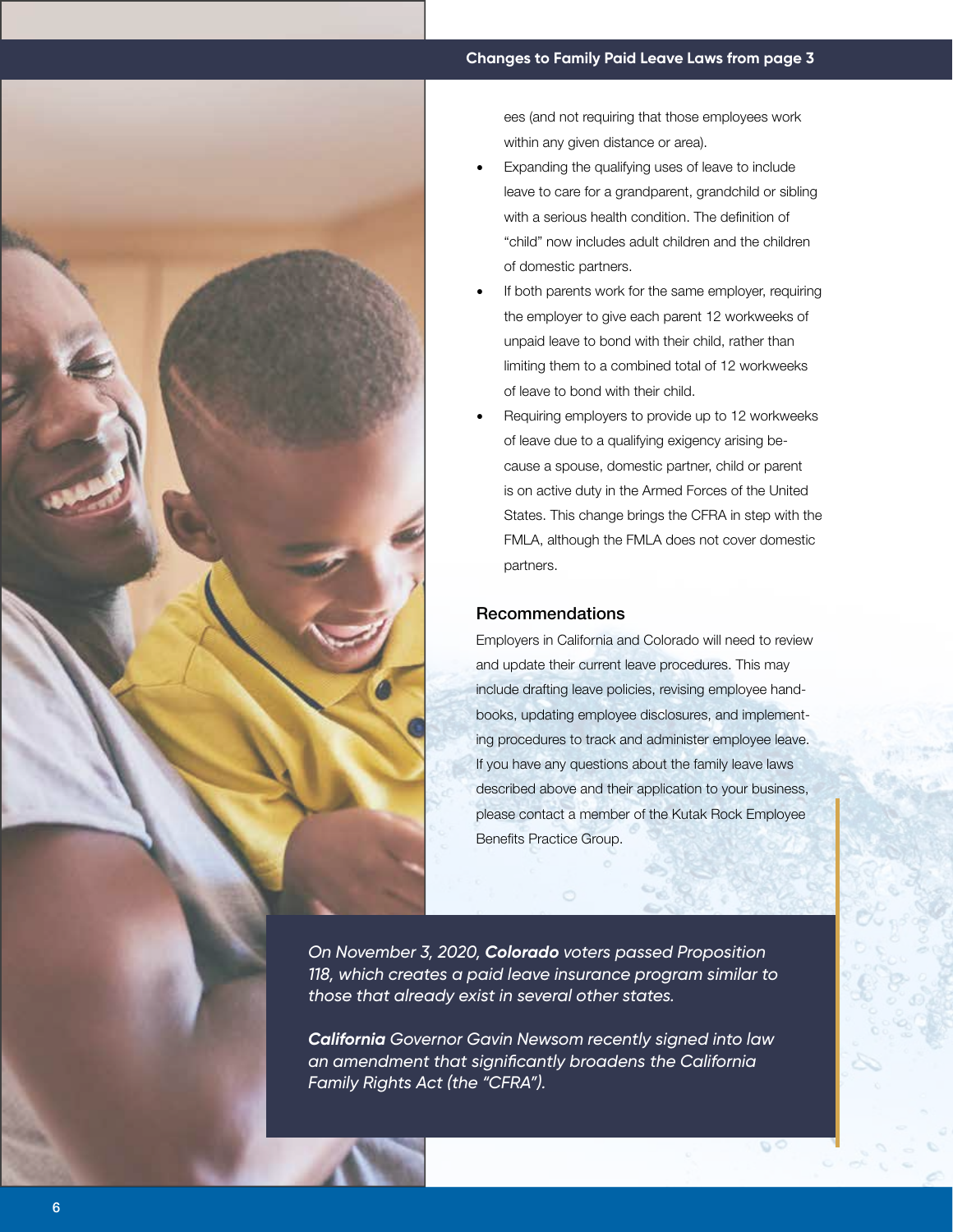One such provision permits early withdrawals from qualified retirement plans for qualified childbirth and adoption expenses. To date, few plan sponsors have implemented these withdrawals, largely as a result of the lack of clarity about how to do so. In September, the IRS published Notice 2020-68, which answers many questions about administering these withdrawals. In light of this new guidance, plan sponsors may wish to revisit whether to permit qualified birth or adoption distributions in their plans.

## Features Of Qualified Birth Or Adoption **Distributions**

Under the terms of the SECURE Act, a qualified birth or adoption distribution:

- Must be limited to \$5,000 or less;
- Must be made within the one-year period beginning on the date of the child's birth or the finalization of the child's adoption;
- For adoptions, must be made only when the adoptee is an individual who is not a child of the participant's spouse and who has not attained age 18 or is physically or mentally incapable of self-support; and
- May be repaid to the plan.

The primary benefit of offering such distributions to participants is that those distributions are exempt from the ordinary 10% early withdrawal penalty. Qualified defined contribution (but not defined benefit) plans may, but are not required to, permit participants to take qualified birth or adoption distributions.

#### Administrative Guidance

In large part, concerns about implementing qualified birth or adoption distributions arose from questions about what steps plan sponsors would need to take to verify that a participant was eligible for such a distribution. The IRS's guidance in Notice 2020-68 gives plan sponsors clarity on the substantiation requirements for qualified birth or adoption distributions, as well as other administrative questions. Specifically, the guidance indicates that:

- Plan sponsors may rely on a participant's reasonable representation that the participant is eligible for a qualified birth or adoption withdrawal. (Although not explicitly stated in the guidance, it is clear that the plan sponsor does not need to obtain substantiation regarding the specific qualified birth or adoption expenses.)
- If a plan offers qualified birth or adoption distributions, it is re-



quired to permit repayment of any such distribution as long as the participant is eligible to make a rollover contribution.

• Even if a plan does not permit qualified birth or adoption distributions, a participant can characterize a distribution as a qualified birth or adoption distribution if they are otherwise eligible to receive one.

In light of the additional clarity provided by Notice 2020-68, plan sponsors may want to reconsider whether to permit such distributions. In considering whether to do so, a plan sponsor should evaluate:

- The extent to which participants are likely to utilize the distributions, and whether permitting such distributions is consistent with the plan sponsor's overall benefits package and objectives;
- Its recordkeeper's capability to administer such distributions and repayments; and
- Whether the plan permits other distributions that would enable a participant to take advantage of qualified birth or adoption tax treatment without the need to amend the plan.

Although it remains unclear whether plans will widely adopt qualified birth or adoption distributions, the additional guidance issued by the IRS resolves some of the most pressing administrative questions related to permitting those distributions. If you have questions about qualified birth or adoption distributions, please reach out to a member of the Kutak Rock Employee Benefits and Executive Compensation practice group.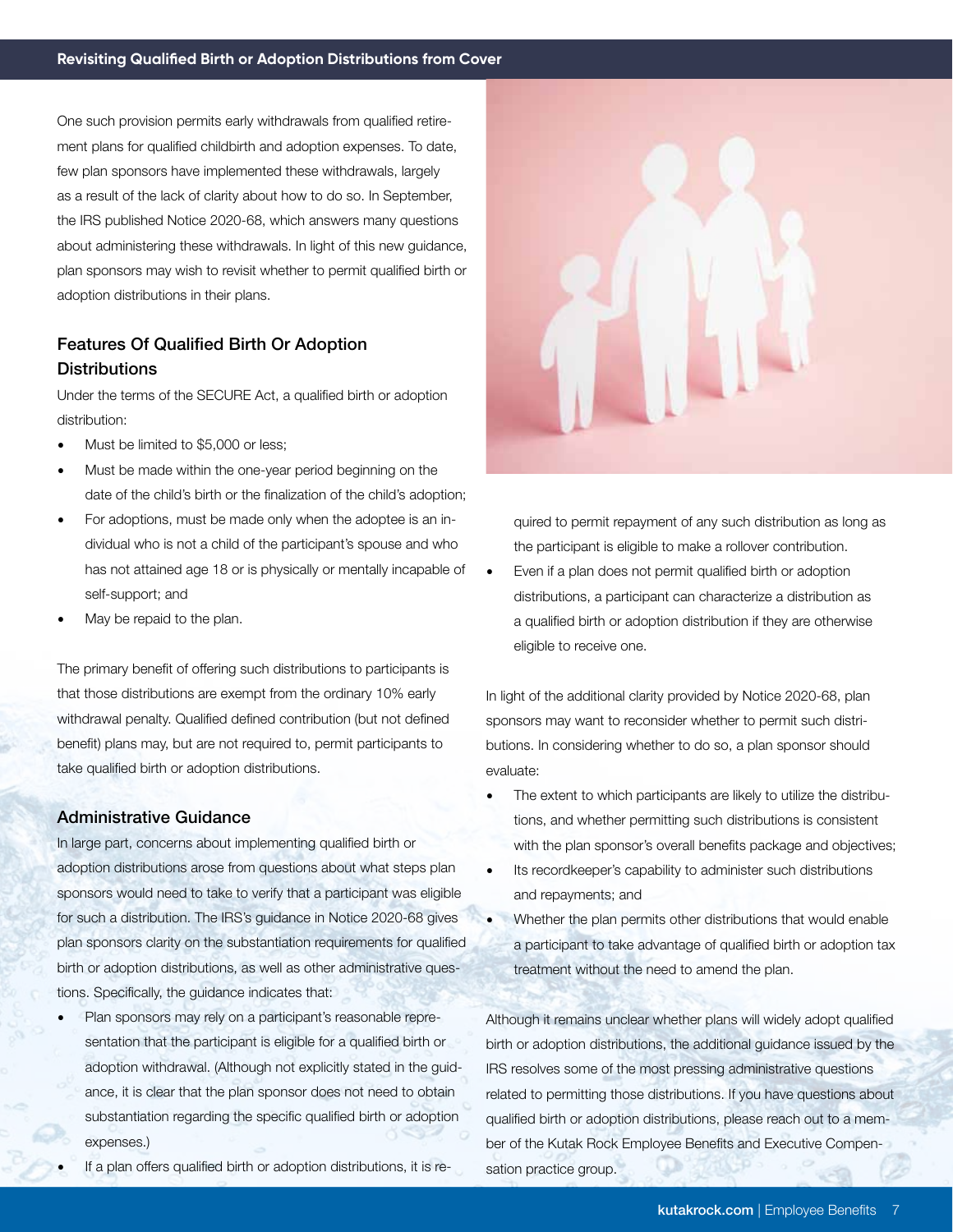#### **Revisiting Leave Sharing from page 2**

#### Leave Sharing: What Is a "Major Disaster"?

IRS guidance defines the term as a major disaster that is declared by the President pursuant to Section 401 of the Robert T. Stafford Disaster Relief and Emergency Assistance Act (the "Stafford Act"). Under the Stafford Act, a "major disaster" is defined as "any natural catastrophe (including any hurricane, tornado, storm, high water, wind-driven water, tidal wave, tsunami, earthquake, volcanic eruption, landslide, mudslide, snowstorm, or drought), or, regardless of cause, any fire, flood, or explosion, in any part of the United States, which . . . causes damage of sufficient severity and magnitude to warrant . . . assistance under this Act . . . ."

Notably missing from this definition is a pandemic. Regardless, the President declared a major disaster under the Stafford Act in every state, the District of Columbia and Puerto Rico as a result of COVID-19. Whether COVID-19 truly qualifies as a major disaster under the Stafford Act may yet be litigated. For the time being, however, many employers are utilizing major disaster leave-sharing programs to provide paid leave to employees who have been negatively impacted by the virus.

*An employer's leave-sharing program should, first and foremost, be in writing. An employer wishing to sponsor a medical emergency or major disaster leave-sharing program should include specific information in its written policies.*

## Leave Sharing: Medical Emergency and Major Disaster Program Requirements

An employer's leave-sharing program should, first and foremost, be in writing. An employer wishing to sponsor a medical emergency or major disaster leave-sharing program should include specific information in its written policies. This information differs depending on the type of leave-sharing program. With respect to medical emergency leave-sharing programs, the IRS has approved plans that contain the following provisions:

- The process for submitting written requests describing the medical emergency;
- A requirement that the applicant has exhausted all their own available leave;
- How donated leave will be paid (e.g., at the recipient's regular rate of pay);
- Restrictions on the amount of leave an employee may donate; and;
- Rules concerning how donated leave will be granted to leave recipients.

We also suggest stating whether the leave donor may designate the leave recipient (informal comments from IRS officials indicate that such designations are permissible).

With respect to major disaster leave-sharing programs, the IRS has established more specific requirements that must be adhered to. These requirements are:

- The policy allows employees to donate accrued leave to the leave bank for use by other employees who have been adversely affected by a major disaster. (An employee is considered adversely affected by a major disaster if the disaster has caused severe hardship to the employee or an employee's family member and requires the employee to be absent from work.)
	- The policy specifies a reasonable limit on the period in which an employee may donate, and a recipient must use, leave following a major disaster. The reasonable limit should be based on the disaster's severity.
		- Leave donated in response to a major disaster may be used only by employees affected by that disaster and for purposes related to the disaster.
		- The amount of leave an employee may donate in a given year does not exceed the maximum amount of leave the employee normally accrues during the year.

The employer must make a reasonable determination, based on need, as to how much leave each approved leave recipient may receive.

- The policy must prohibit converting leave received under the program into cash. (A policy may allow leave recipients to substitute leave without pay taken on account of the major disaster with donated paid leave, however.)
- Except for an amount of leave so small as to make accounting for it unreasonable, any unused leave remaining at the end of the period specified by the policy must be returned to the leave donors within a reasonable time. (The amount of leave returned to each donor must be in the same proportion as the amount of leave donated by each donor bears to the total amount of leave donated on account of the major disaster.)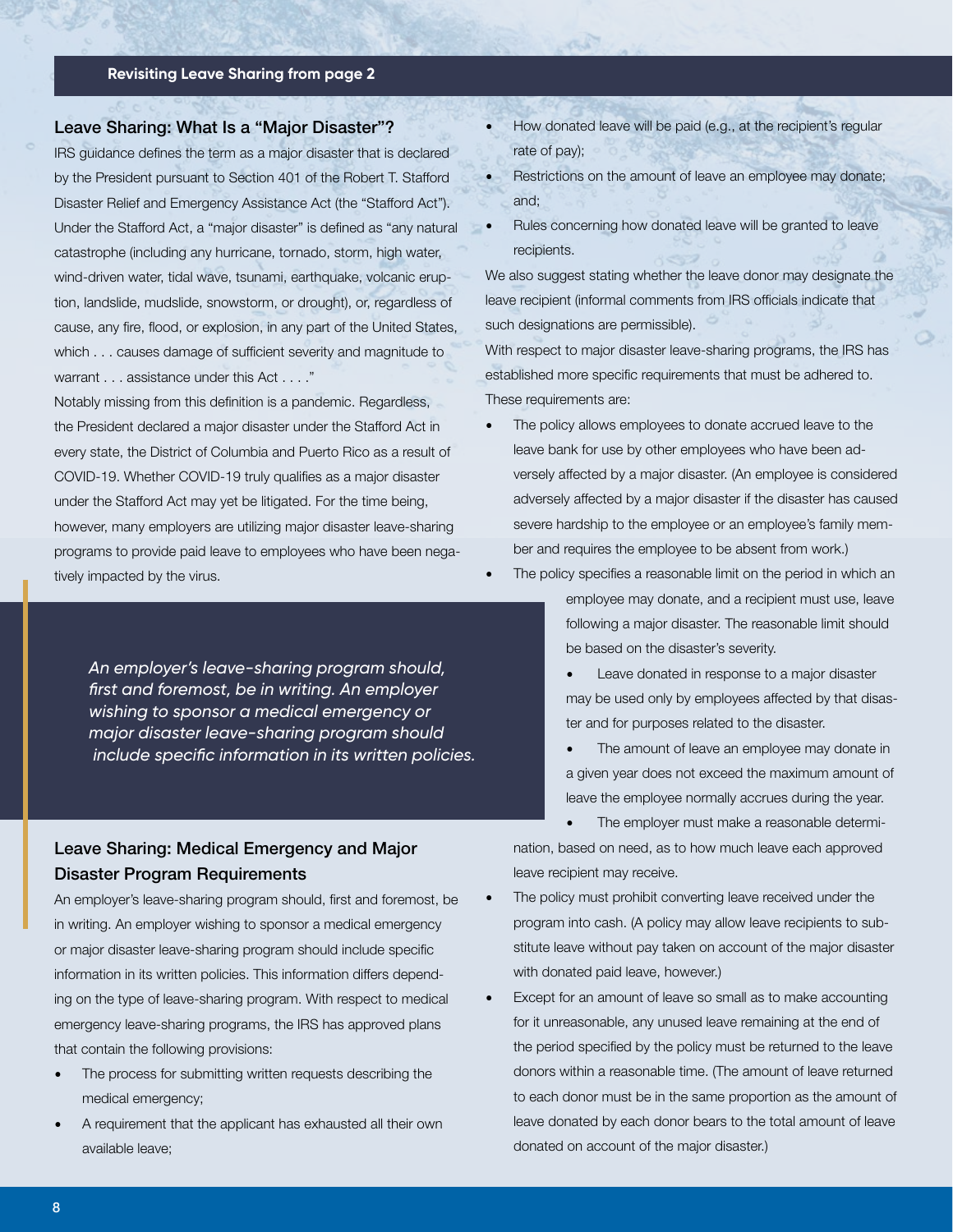### **Revisiting Leave Sharing from page 8**



The policy does not allow employees to donate leave to a specific recipient.

### Leave Sharing: Taxation of Donated Leave

Any type of leave-sharing program other than a medical emergency or major disaster leave-sharing program will be subject to the assignment of income doctrine established by the Supreme Court in *Lucas v. Earl*, 281 U.S. 111 (1930). This doctrine provides that income from services is taxed to the party who performed the services. In other words, paid leave that an employee earns will be taxable to the employee, even if the employee donates leave to someone else. Thus, the following would hold true:

- With respect to the leave donor:
	- o The cash value of surrendered leave is includable in the employee's gross income.
	- o The value of donated leave is treated as "wages" for employment tax purposes.
	- o These wages would be subject to tax withholding requirements and employment taxes.
- With respect to the leave recipient:
	- o The value of the leave is unlikely to be included in the employee's gross income.
		- In general terms, a donation will not be considered gross income to the employee unless there are facts establishing that the donation is disguised income (e.g., the employee provided something of benefit to the leave donor, in ex change for which the employee is receiving paid time off).
	- o Donated paid leave is not treated as "wages" subject to employment tax.
	- o The employee is not subject to any withholding or employment tax obligations.

For bona fide medical emergency or major disaster leave-sharing programs, the following tax treatment would apply:

- With respect to the leave donor:
	- o The employee does not have income under Code Section 61.
	- o Donated paid leave is not treated as "wages" subject to employment tax.
	- o The employee is not subject to any withholding or employment tax obligations.
- With respect to the leave recipient:
	- o The leave payments are includable in the employee's gross income.
	- o The leave payments should also be treated as "wages" for employment tax purposes.
	- o These wages would be subject to tax withholding requirements and employment taxes.

## Leave Donation: Program Requirements and Taxation

In Notice 2020 46, the IRS announced that cash payments an employer makes to governmental charitable organizations in exchange for paid leave that employees elect to forgo will not be treated as wages of employees if the payments are made for the relief of victims of the COVID-19 pandemic no later than December 31, 2020. In addition, employees forgoing leave may not deduct the value of the donated leave on their income tax returns, as this would create a double tax benefit. Employers may deduct the payments pursuant to the rules of Code Section 162 or 170.

#### Summary

Thanks to leave-sharing programs, companies are able to provide eligible employees with additional paid time off in times of need. Employees who donate leave for medical emergencies, major disasters, or charitable relief efforts will reduce their taxable income and will not be taxed on the donations if the programs are properly structured.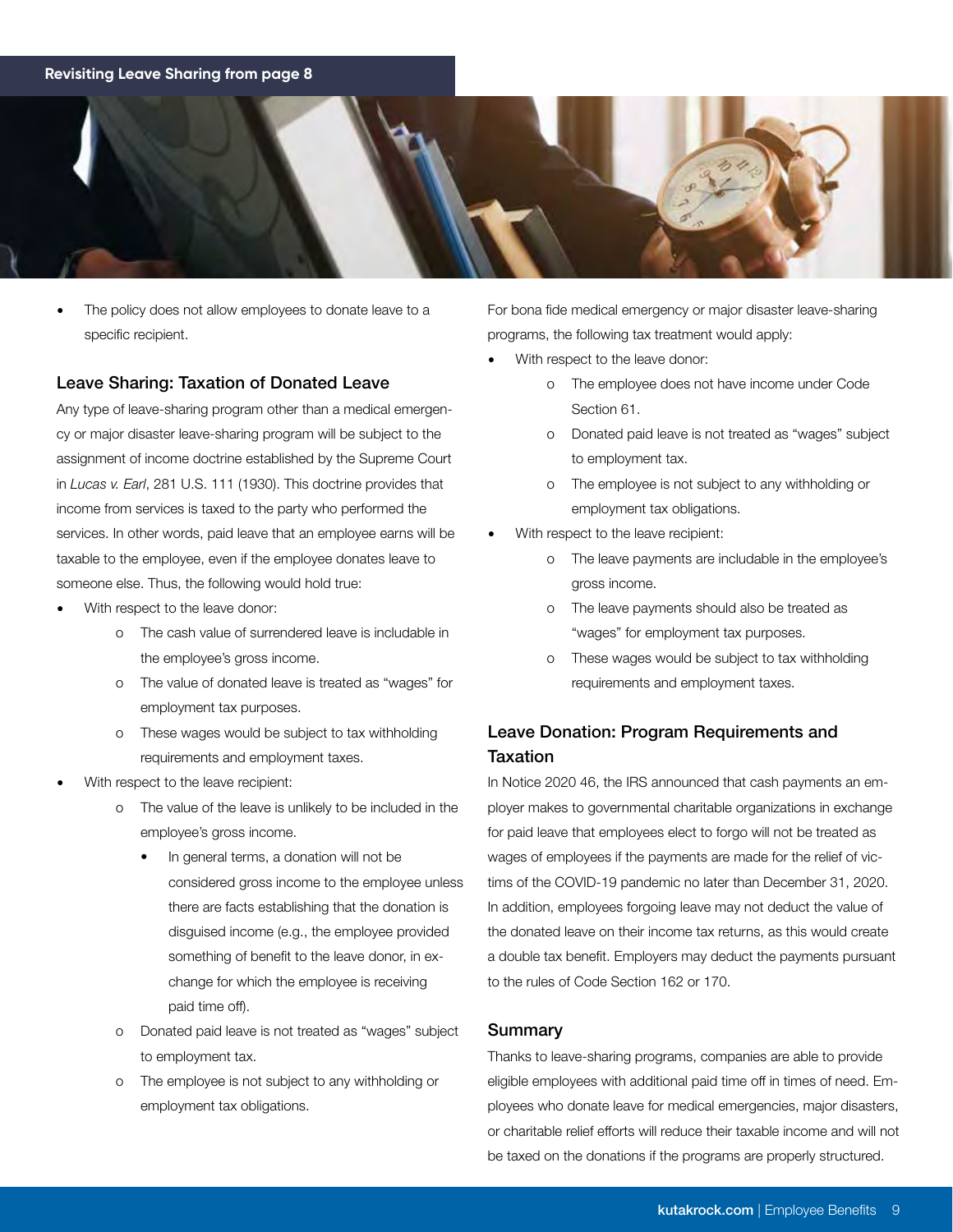#### **Expansion of Qualifying Expenses for 529 College Savings Plans from cover**

#### Student Loan Repayments

Student loan debt is second only to mortgage debt in America. Forty-five million borrowers financed their educations with loans; approximately 11% of those borrowers are in default. The SECURE Act provides some relief from those loans by allowing 529 Plan holders to use plan savings to pay down the student debt of plan beneficiaries, including interest. A 529 Plan may also be used to pay down the student loan debt of a plan beneficiary's sibling. The definition of "sibling" includes a stepbrother or stepsister.

The lifetime limit on the amount used to repay loans with plan funds is \$10,000 per plan beneficiary and/or sibling. The limit is applied to each beneficiary/sibling and not applied per plan. For example, a family with four children may take out a maximum of \$40,000 from a 529 Plan to repay loans, with each child subject to the \$10,000 limit.

The popularity of 529 Plans is partially based on their flexibility: a plan holder may change the beneficiary without adverse federal income tax consequences. Under the SECURE Act, a plan holder may, for example, designate their spouse as a beneficiary in order to apply unused funds toward their spouse's student loan debt.

Finally, while a 529 Plan holder may now repay student loan interest tax-free with 529 Plan funds, the holder cannot "double-dip"—the student loan interest deduction under Section 221(e)(1) of the Internal Revenue Code is not available for interest paid down using 529 Plan funds.

#### Apprenticeship Programs

529 Plans were originally designed to pay the qualified education expenses incurred by a named beneficiary in obtaining post-secondary education. The Tax Cuts and Jobs Act of 2017 expanded the eligible educational institutions to include public, private or religious elementary or secondary schools. The SECURE Act has further expanded this eligibility to include registered apprenticeship programs. Fees, textbooks, supplies, and equipment required for the apprenticeship are eligible qualified higher education expenses for a 529 Plan beneficiary. A registered apprenticeship program is one that is certified and registered with the Department of Labor.

# Providing Qualified Disaster Relief to Employees Under Code Section 139

In the aftermath of the Sept. 11 terrorist attacks, Congress moved quickly to provide relief to the victims of the attacks. Part of this relief was the addition of Section 139 to the Internal Revenue Code (the "Code").

Code Section 139 allows employers to make payments to their employees that are exempt from income and employment tax in the event of a "qualified disaster." These qualified disaster relief payments can also be deducted by employers as ordinary and necessary business expenses. Employees are not required to include the payments in their gross income. While the Code does not place a cap on how much an employer can pay its employees on a tax-free basis, there are some limitations on Code Section 139 plans. Namely, the payments must be to reimburse or pay reasonable and necessary expenses associated with the qualified disaster.

Continued on page 12

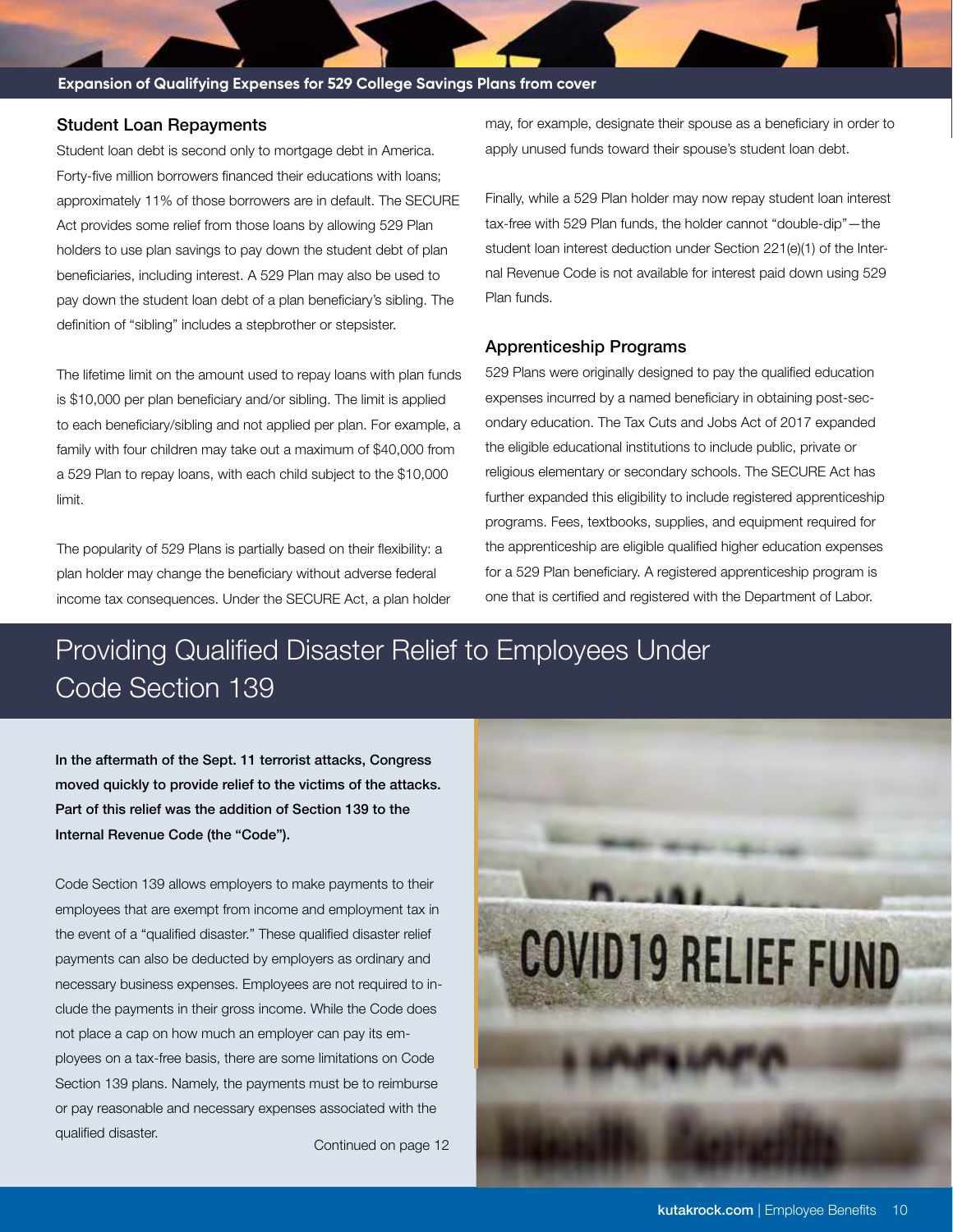# Interim Guidance From IRS Regarding Excise Tax on Excess Compensation Under Code Section 4960

Last year, the IRS issued interim guidance, Notice 2019-09, to help taxpayers apply Section 4960 of the Internal Revenue Code, which imposes a 21% excise tax on excess compensation paid by an applicable tax-exempt organization ("ATEO") to covered employees. This year, the IRS proposed new regulations largely incorporating Notice 2019-09, but also addressing some industry concerns with the interim guidance. Key clarifications are as follows:

### Government Entities May Be ATEOs

A 501(c)(1) entity and a 501(c)(3) entity are ATEOs, as are government entities that exclude income from gross income under Section 115(1). However, a state, political subdivision of a state, or an integral part of a state or political subdivision ("governmental unit") cannot exclude income from gross income under Section 115(1) and is therefore not an ATEO.

### Volunteers Are Not Covered Employees

Section 4960 defines a "covered employee" as any employee or former employee who was one of the organization's five highest-compensated employees. Once an employee is a covered employee of an organization, the employee will continue to be a covered employee of that organization for all future taxable years. Industry comments reflected concern that the interim guidance's ambiguous language could lead highly paid executive volunteers—i.e., individuals who perform temporary services for the ATEO and receive excess compensation from a related non-ATEO—to be considered "covered employees." To avoid volunteers qualifying as covered employees, the proposed regulation describes several exceptions.

A person will not be a "covered employee" (one of the organization's five highest-compensated employees) in any of the following scenarios:

- Limited hours. The employee works limited hours for the ATEO, meaning that the employee works for both an ATEO and a related organization but is not paid by the ATEO and spends less than 10% of their time (or fewer than 100 hours a year) providing services to the ATEO and all related organizations.
- Limited services. The employee performs limited services for the ATEO, meaning that the ATEO pays less than 10% of the employee's total compensation for services performed for the

ATEO and all related organizations, and at least one related tax-exempt organization paid at least 10% of their compensation.

• Nonexempt Funds. The employee works up to 50% of their time for an ATEO but is primarily employed by a related non-exempt organization and is not paid individual compensation by the ATEO for their services. For example, if a corporation's employee provides services to a related foundation, the employee will not be a covered employee of the foundation if the corporation is the sole source of the employee's compensation.

An entity is "related" to an ATEO under Code Section 4960(c)(4)(B) if it (i) controls or is controlled by the ATEO, (ii) is controlled by one or more persons who control the ATEO, (iii) is a supported organization of the ATEO, (iv) is a supporting organization to the ATEO, or (v) establishes, maintains, or makes contributions to a voluntary employees' beneficiary association.

> *A person will not be a "covered employee" (one of the organization's five highest-compensated employees) in any of the following scenarios: Limited hours Limited services Nonexempt funds*

## Departure From Interim Guidance

The Proposed Regulations also changed how taxes are calculated with respect to excess parachute payments. Notice 2019-09 provided that an ATEO or related organization may be liable for the tax on an excess parachute payment based on the aggregate parachute payments made by the ATEO and its related organizations. However, the proposed regulation provides that only an excess parachute payment paid by an ATEO is subject to the excise tax on excess parachute payments. A covered employee's base amount calculation and parachute payment calculation will still include all compensation from ATEOs and related organizations, but the ATEO will be responsible only for the 21% tax based on the ATEO's excess parachute payments.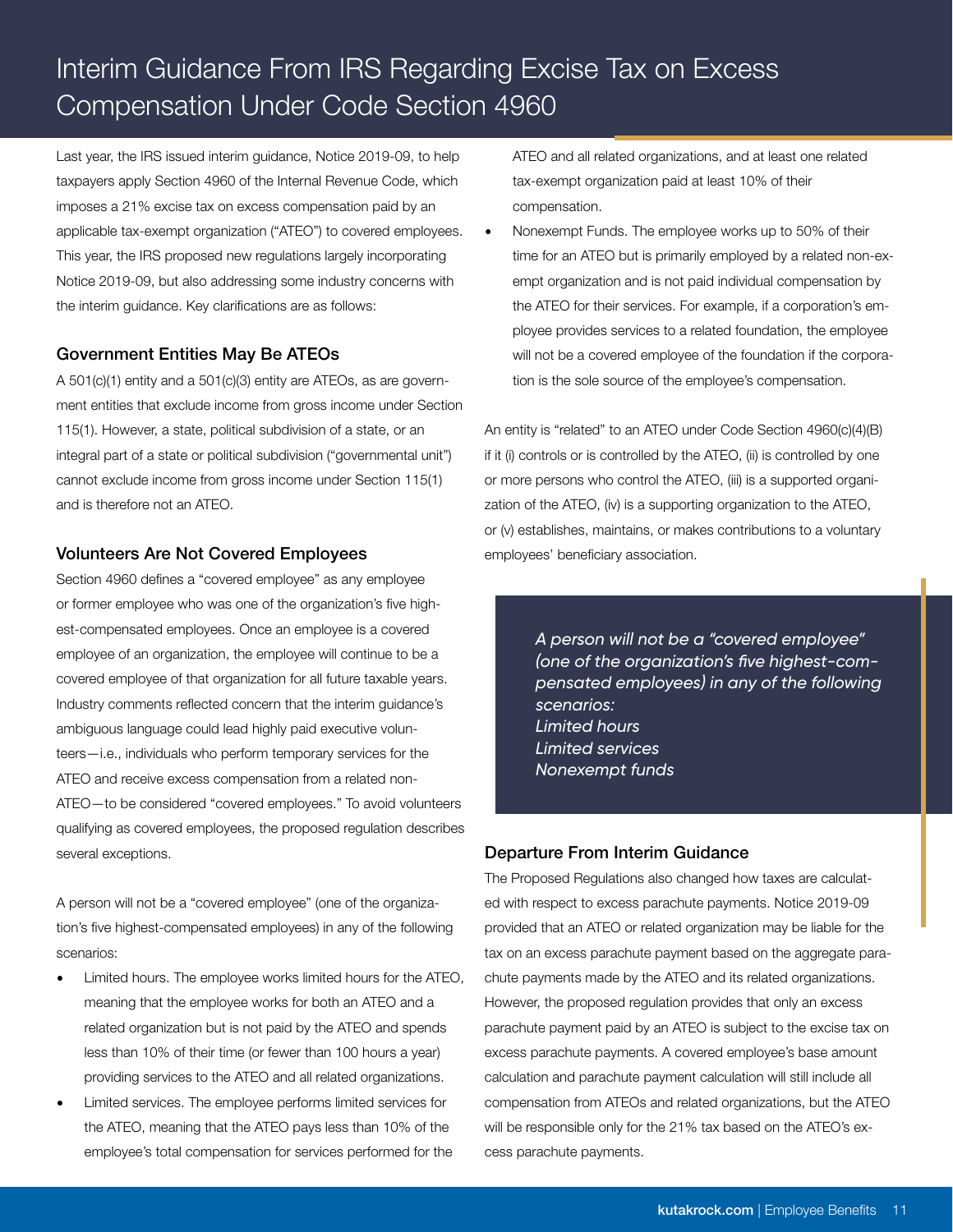What is a "Qualified Disaster"?

#### The Code defines a "qualified disaster" as:

- A disaster resulting from a terroristic or military action;
- A federally declared disaster;
- A disaster resulting from an accident involving a common carrier;
- A disaster determined by the Treasury Secretary to be catastrophic; or
- A disaster determined by the applicable federal, state, or local authority (as determined by the Treasury Secretary) to require assistance from the federal, state, or local government or agency.

Most of these qualified disasters are disasters as declared by the federal government. Disasters declared by the federal government in 2020 include, but are not limited to: Hurricane Delta, wildfires and straight-line winds in Oregon, Hurricane Sally, and COVID-19.

### What expenses qualify?

In order for a payment to be excluded from gross income, the qualified disaster relief payment must be made to reimburse or pay for the reasonable and necessary expenses that have been incurred as a result of a disaster. Further, these expenses cannot already be covered by insurance or compensable or reimbursable. Such reasonable and necessary expenses can be related to personal, family, living, or funeral expenses incurred as a result of the qualified disaster, or used for the repair or rehabilitation of a home and the repair, rehabilitation, or replacement of its contents to the extent such repair, rehabilitation, or replacement is due to the disaster. A recipient does not need to be financially needy in order to receive a payment.

Payments cannot be provided to reimburse for luxury items or services. Payments also cannot be used to make up for lost compensation, and cannot be treated as sick leave or other employer-paid time off.

#### COVID-19 and Section 139

President Trump's declaration of a national emergency in March on account of the COVID-19 pandemic means that COVID-19 is a qualified disaster for which employers can make qualified disaster

payments. There is little guidance for employers who are considering what expenses should qualify for disaster payments, and, because of the unique nature of the COVID-19 pandemic, payments may not look like other qualified disaster payments. COVID-19 payments may include payments such as the following:

- Costs associated with homeschooling or childcare for dependents;
- Grocery delivery costs;
- Costs of personal protective equipment (PPE) including gloves, masks, or other garments designed to protect the wearer from infection;
- Costs of cleaning supplies associated with the pandemic; or
- Work-from-home-related expenses.

#### Administering a Plan

Code Section 139 plans are not covered by ERISA and there is very little formal guidance from the IRS about the administration of a Code Section 139 plan. Revenue Ruling 2003-12 does provide some idea of what an employer should consider when implementing a Code Section 139 plan. For example, there is no requirement that a Code Section 139 plan have a written document. However, in the Revenue Ruling, the IRS found that an employer that provided relief to its employees in accordance with a documented plan was providing qualified disaster relief payments that were excludable from the employees' gross income.

Employers should also consider:

- Limitations and parameters of the plan (i.e., which employees and what expenses will be eligible);
- How the payments will be made (direct deposit through payroll or otherwise);
- Any limits per employee imposed;
- The request process and required (if any) documentation;
- When claims can be made and when they will be paid;
- How an employee might show that the expenses are not already being reimbursed; and
- The recording process for requests and payments.

There are a number of other additional considerations and decisions an employer may need to make. If you are considering implementing a Code Section 139 plan, Kutak Rock's Employee Benefits Group is here to assist you in the process.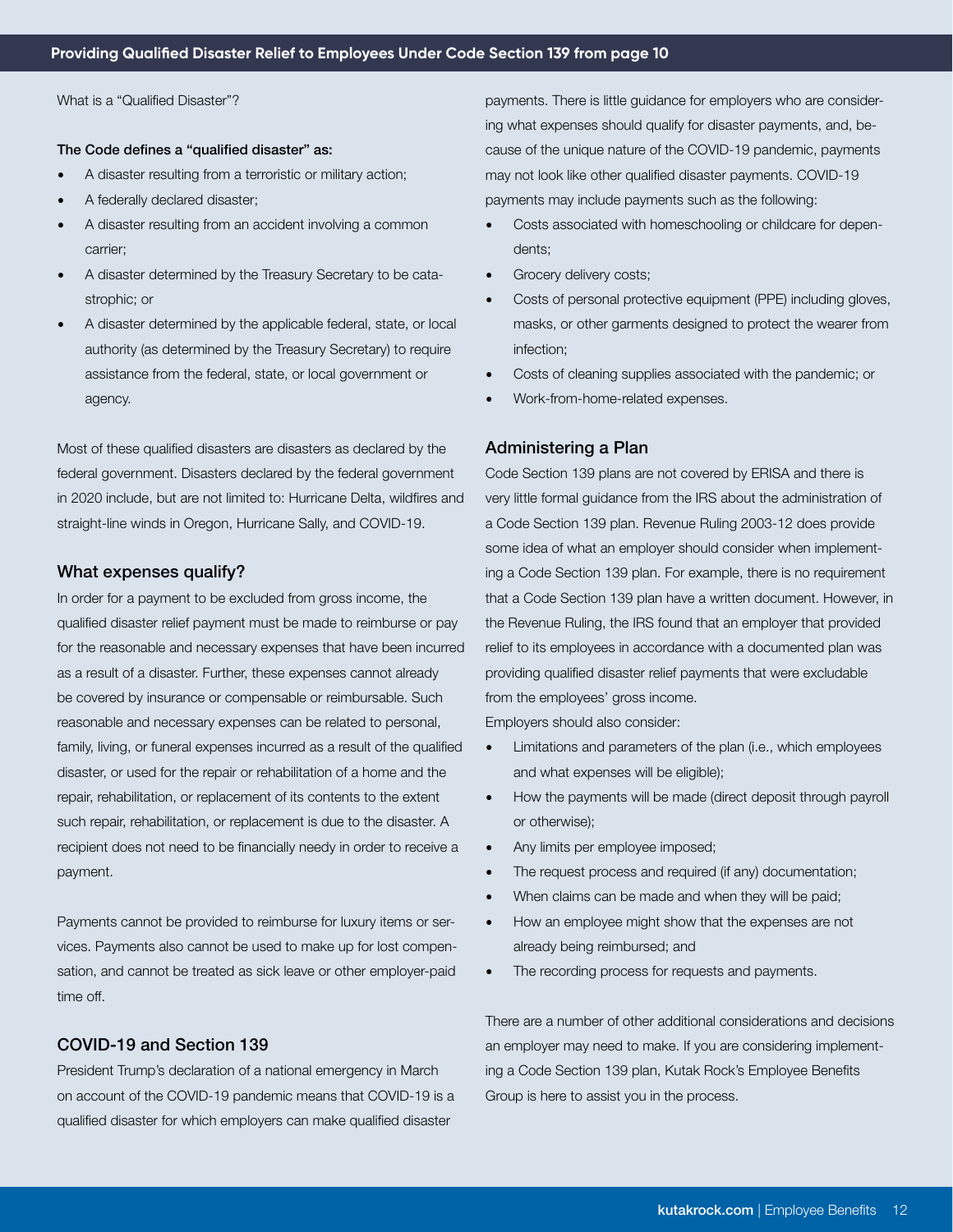# Redesign and Restructuring Ideas for Executive and Equity Compensation to Address COVID-19 Concerns

Employers all over the United States are looking for ways to redesign or restructure their executive and equity compensation arrangements to address concerns that have arisen out of the presence of COVID-19. Some employers are concerned about their businesses continuing as going concerns, while others wish to provide increased benefits to encourage employee retention, to assist their employees during a challenging time, or to reward employees for working through COVID-19 issues. Fortunately, there are several strategies companies can employ to deal with issues created by COVID-19.

## Performance-Based Award Criteria

Granting awards that are triggered and valued based on performance criteria provides the employer with considerable flexibility to design the awards in reaction to current events. If structured correctly, performance-based awards will pay out only if the company does well enough to afford the payments. For companies looking to provide greater rewards to employees, performance criteria can be restructured for 2021 to include individual performance metrics that are not as affected by the volatility arising from COVID-19. Employers also have until 90 days after commencement of the performance period to establish the performance criteria (e.g., by March 31, 2021 for awards based on performance over the 2021 calendar year).

## Performance-Based Award Election Flexibility

While an election to defer nonqualified deferred compensation must normally be entered into prior to the calendar year in which it is earned, performance-based deferred compensation awards may be deferred by a participant under a nonqualified plan as late as six months before the end of the performance period (e.g., by June 30, 2021 for an award based on performance over the 2021 calendar year).

## Unforeseeable Emergency Distributions

Participants in a nonqualified deferred compensation plan may elect to receive an unscheduled distribution due to an "unforeseeable emergency" (as defined in Internal Revenue Code ("Code") Section 409(A)). In such cases, deferral elections may also be cancelled. Even if an employer's plan does not currently allow for unforeseeable emergency distributions or election cancellations, the plan can be amended to allow for them.

## Employer's Inability To Pay

Generally, an employer must make a distribution from a nonqualified deferred compensation plan by the date elected by the participant (or, if no election, by the date specified by the plan). However, Code Section 409(A) allows distributions to be delayed in some cases due to the employer's inability to make the payments.

## Repricing Underwater Stock Options

Stock options must have a strike price (or exercise price) no lower than the fair market value ("FMV") at the time they are granted. Normally, an employer would never reprice an option after grant for a lower strike price because the new price would be greater than the then-current FMV, in violation of what is allowed. However, with so many stock options underwater (i.e., with a strike price higher than the current FMV of the options), employers have the opportunity to reissue options with the lower FMV as the new strike price.

> If you are exploring redesign or restructuring ideas for your executive or equity compensation plans in light of COVID-19, please reach out to a member of the Kutak Rock Employee Benefits and Executive Compensation practice group to help you design arrangements that work best for you.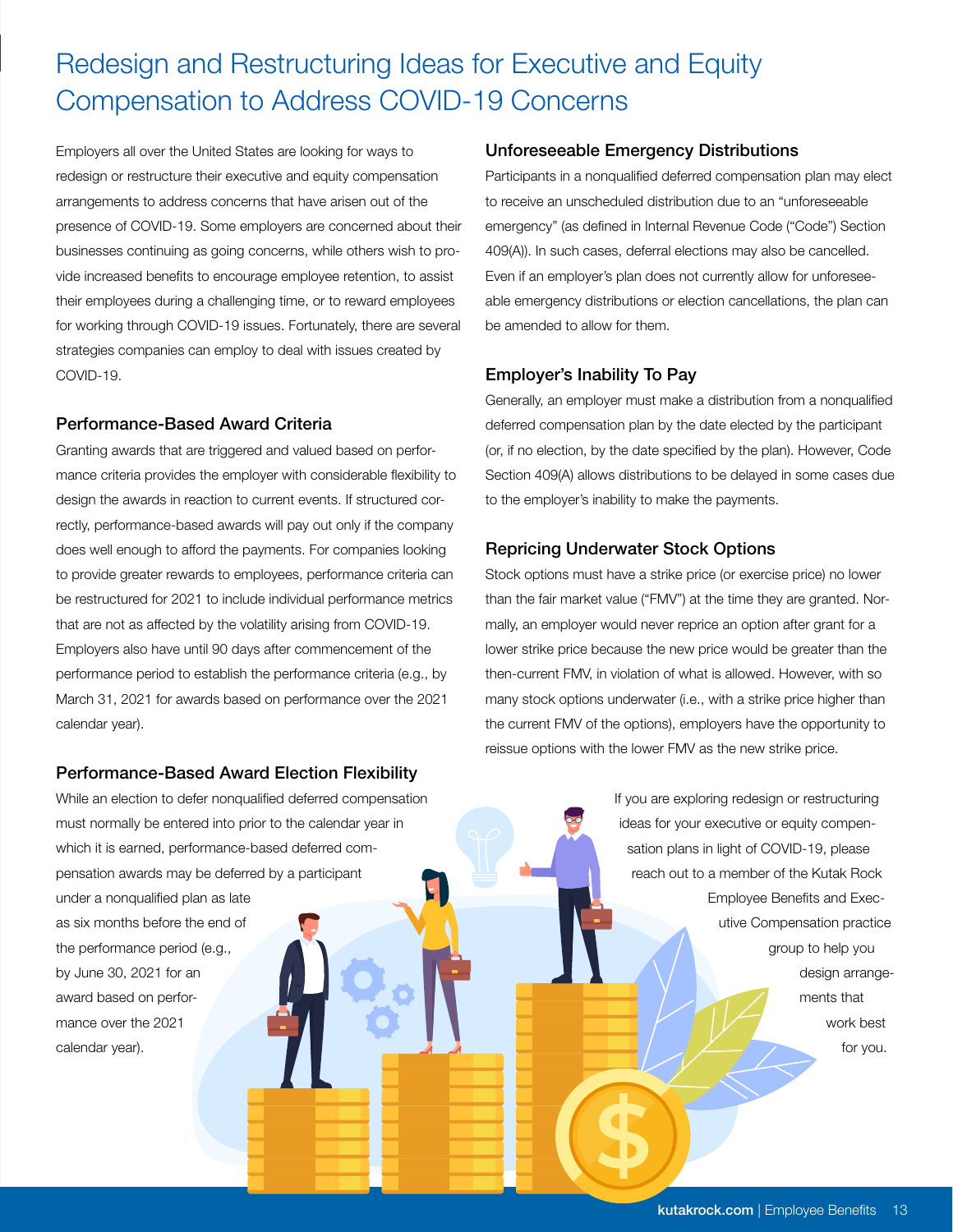## About Us

## What We Do

Fiduciary Duties & Governance

Retirement Plans

College Savings & ABLE Plans

ERISA Litigation

Non-qualified & Executive Compensation Plans

Health & Welfare Plans

## Who We Represent



## New Hires

Jim Crossen joined the firm in September as an associate in our Minneapolis office after practicing employee benefits law at the Chicago office of an international law firm. Jim is a graduate of Harvard College and Columbia Law School. His practice encompasses all aspects of Taft-Hartley and single-employer plan design, administration, and compliance matters. Jim also has significant experience advising employers on employee benefit plan and executive compensation matters in the context of corporate transactions. He is admitted to practice in Illinois, with Minnesota bar admission pending.

Emily Dowdle joined the firm in August as a first-year associate in our Omaha office. Emily is a recent graduate of Washington University in St. Louis School of Law. She also holds an M.A. in English literature from the University of Nebraska-Lincoln and a B.A. from Creighton University. Her work involves all manner of employee benefits-related topics, including college and university retirement plans, multiple-employer welfare arrangements, and college savings programs. She is admitted to practice law in Nebraska.

Dan Wasson is an associate in the Omaha office and joined the firm in April. He assists employee benefit plans with issues related to plan design, compliance, administration, and termination. Prior to joining the firm, Dan practiced general litigation for several years. Before beginning his law career, he was an independent contractor. Dan has a B.A. in creative writing from Ohio University and a J.D. from Creighton University School of Law. He is admitted to practice in Nebraska.

John Westerhaus joined the firm in April as an associate in the firm's Omaha office, previously working for five years at a boutique Taft-Hartley firm in Kansas City. He advises plan sponsors regarding the design, administration, and operation of employee benefit plans, and supports their compliance, litigation, and transactional needs. He holds a B.B.A. and J.D. from Washburn University in Topeka, and an LL.M. from University College London. He is admitted to practice in Nebraska, Kansas, and Missouri.

Bob Hannah is a law clerk in our Omaha office and a 3L at Creighton University School of Law. His work supports partners and associates across the range of employee benefits topics and he will join the firm as a first-year associate after graduation in the spring of 2021. Bob holds a B.S. from the United States Military Academy and comes to Kutak Rock following a career in the United States Army in which he led troops and worked to develop future weapons systems.

Emma Franklin is a law clerk in our Omaha office and a 2L at the University of Nebraska College of Law, where she is a candidate member of the *Nebraska Law Review*. Emma grew up in Wallace, Nebraska and intends to practice law in Omaha upon graduation. She received a bachelor's degree from the University of Nebraska Omaha, majoring in English and political science. This summer Emma gained hands-on experience as a new member of the Employee Benefits group, and she will rejoin the firm as a clerk next summer.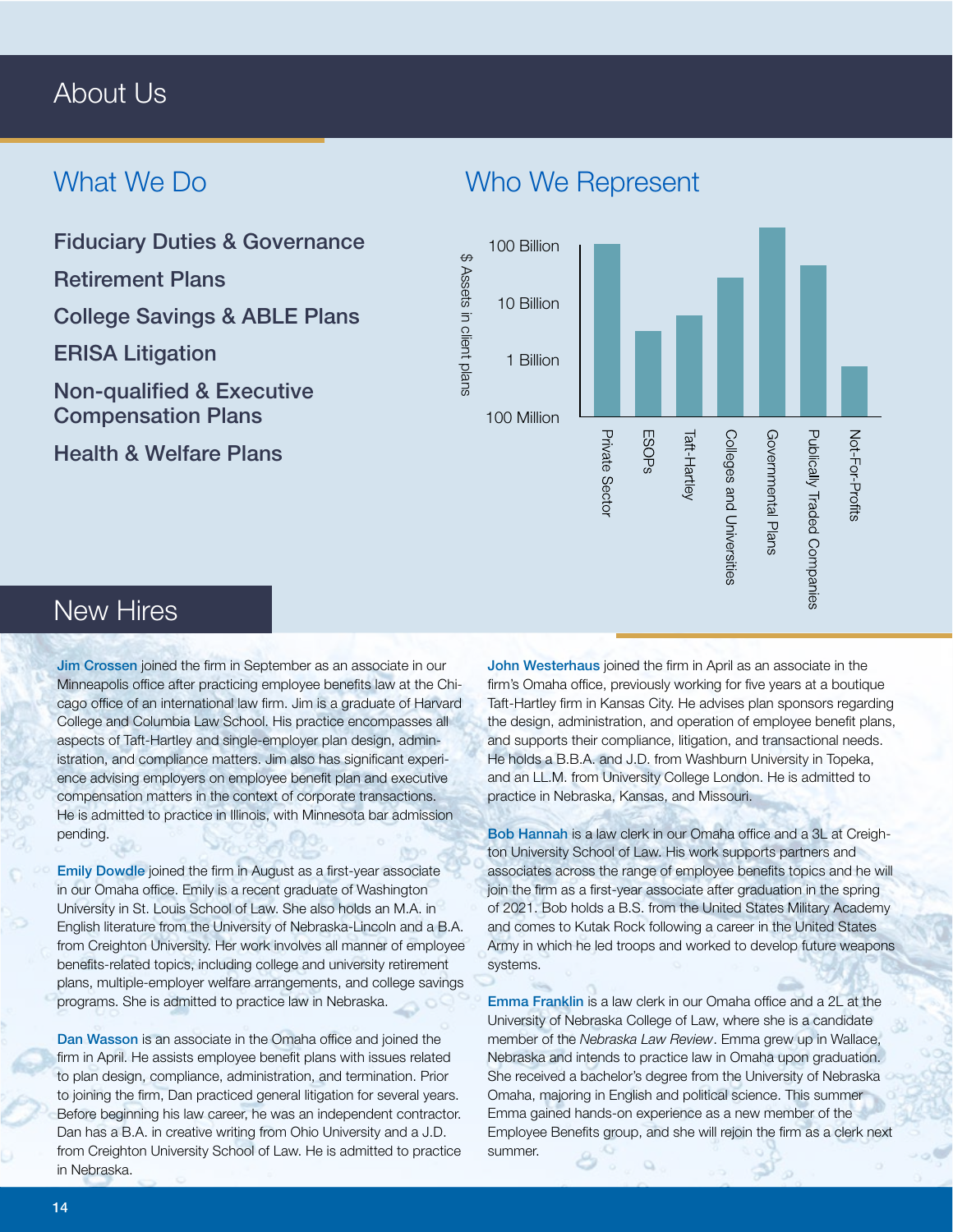## Kutak Rock Employee Benefits Key Contacts



#### John E. Schembari

**Partner** [john.schembari@kutakrock.com](mailto:john.schembari@kutakrock.com
) 402-231-8886



## William C. McCartney Partner [william.mccartney@kutakrock.com](mailto:William.McCartney@KutakRock.com) 949-852-5052



## Cindy L. Davis Partner [cindy.davis@kutakrock.com](mailto:Cindy.Davis@KutakRock.com) 612-334-5000



## Jeffrey J. McGuire Partner [jeffrey.mcguire@kutakrock.com](mailto:Jeffrey.McGuire@KutakRock.com
) 402-661-8647



## Ruth S. Marcott Of Counsel [ruth.marcottt@kutakrock.com](mailto:ruth.marcottt@kutakrock.com
) 612.334.5044



## Nathan T. Boone **Associate** [nathan.boone@kutakrock.com](mailto:nathan.boone@kutakrock.com
) 612.334.5014



## Dan Wasson Associate

[daniel.wasson@kutakrock.com](mailto:daniel.wasson@kutakrock.com
) 402.346.6000



# James Crossen Associate

[james.crossen@kutakrock.com](mailto:james.crossen@kutakrock.com
) 612.334.5000



### Michelle M. Ueding

**Partner** [michelle.ueding@kutakrock.com](mailto:Michelle.Ueding@KutakRock.com
) 402-661-8613



### P. Brian Bartels Partner

p.[brian.bartels@kutakrock.com](mailto:Brian.Bartels@KutakRock.com) 402-231-8897



Alexis Pappas Partner [alexis.pappas@kutakrock.com](mailto:alexis.pappas@kutakrock.com
) 402-661-8646



Amanda R. Cefalu Of Counsel [amanda.cefalu@kutakrock.com](mailto:amanda.cefalu@kutakrock.com
) 612.334.5026



## Sevawn S. Foster-Holt Associate [sevawn.foster@kutakrock.com](mailto:Sevawn.Foster@KutakRock.com
) 501-975-3120



#### John Westerhaus

Associate [john.westerhaus@kutakrock.com](mailto:john.westerhaus@kutakrock.com
) 402.231.8830



## Emily Dowdle

Associate [emilly.dowdle@kutakrock.com](mailto:emilly.dowdle@kutakrock.com
) 402.346.6000